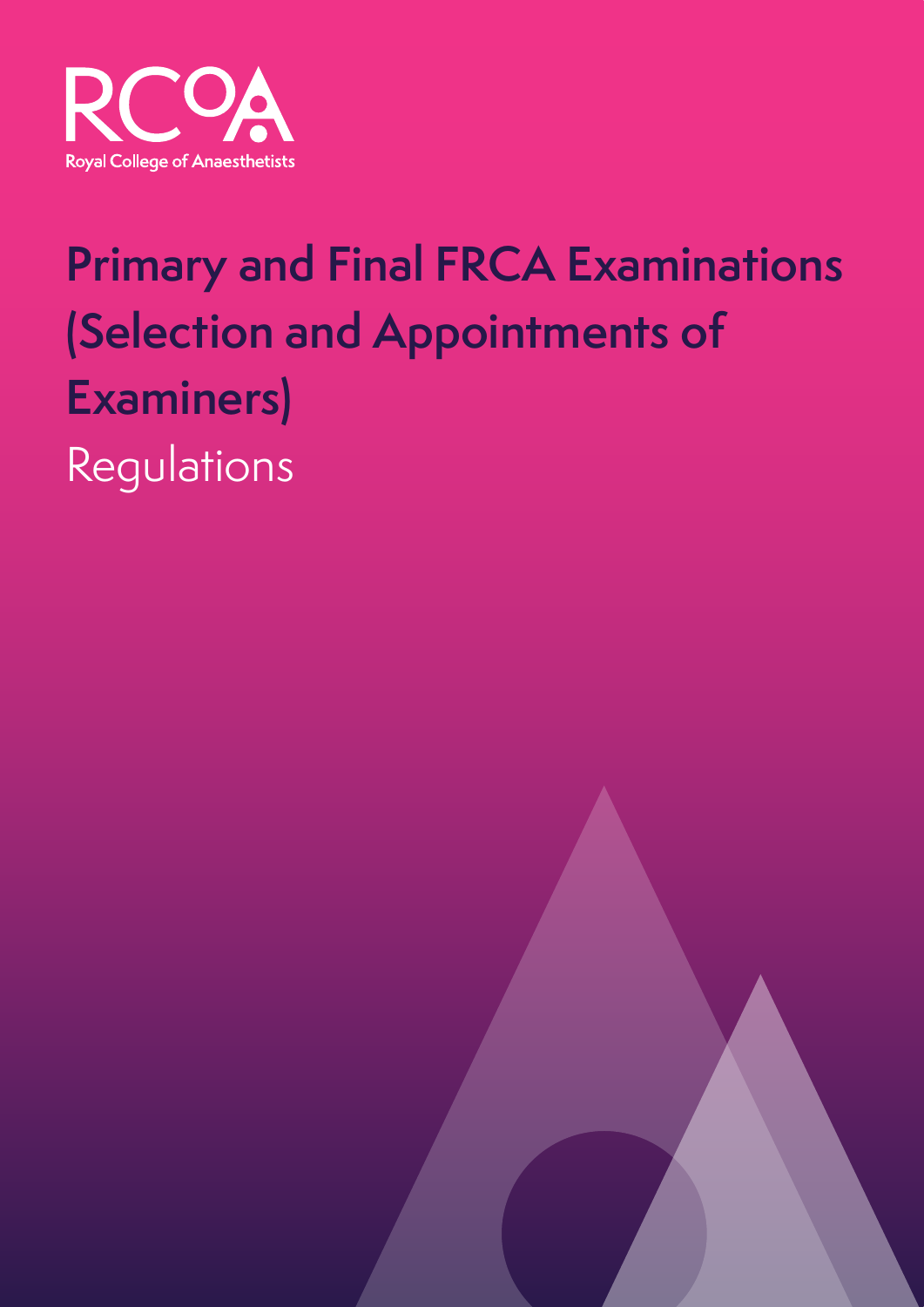#### **Edition date: 1 September 2018 Replacing edition date: 1 April 2018**

Examinations Department The Royal College of Anaesthetists 35 Red Lion Square London WC1R 4SG

Examinations Telephone No: 020 7092 1525/1521 Examination Fax No: 020 7092 1735 Examinations e-mail: exams@rcoa.ac.uk College Switchboard No: 020 7092 1500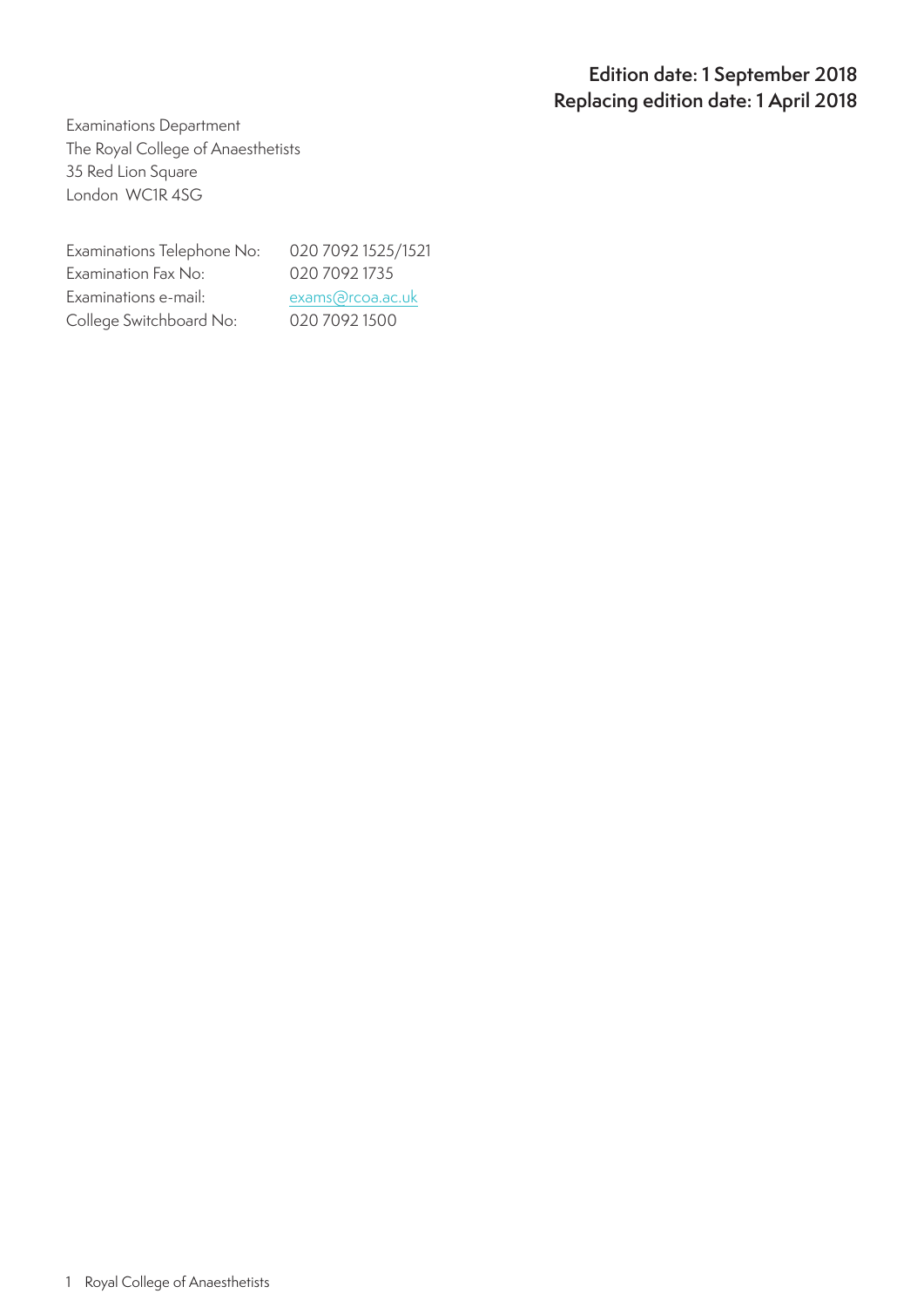## **Contents**

[Commencement and Revocation](#page-3-0) **3**

[Definitions](#page-3-0) **3**

[Introduction](#page-3-0) **3**

[Appointment of new Examiners](#page-3-0) **3**

**[Advertising Vacancies](#page-3-0)  [Examiner specification](#page-3-0)  [Selection Procedures](#page-3-0)  [Complaints Policy](#page-3-0) [Examiner Training, update and quality assurance](#page-3-0)**

[Appointment of Final Examiners](#page-5-0) **5**

[Examiner Review](#page-5-0) **5**

**[Probationary Year](#page-5-0)  [Final Examiners](#page-5-0) [Routine Review](#page-5-0)**

[Stand Down](#page-5-0) **5**

**[Extension to examinership terms](#page-5-0)  [In-year requests to stand](#page-5-0)  [Down Ill-health/pregnancy](#page-5-0)**

Adjustments to examining commitments **[6](#page-6-0)**

**Flexible working Examining on a less than full-time basis**

[Retirement and resignation](#page-6-0) **7**

**[Retirement](#page-6-0)  [Resignation](#page-6-0)**

[Extension and re-appointments](#page-6-0) **7**

**Extension Re-appointment**

[Confirmation of appointment](#page-6-0) **7**

[Dismissal of Examiners](#page-6-0) **7**

[Equality and diversity](#page-7-0) **7**

[Annex A](#page-8-0) [FRCA Examiner – Person Specification](#page-8-0) **8**

[Annex B](#page-10-0) [FRCA Examiner – Job Description](#page-10-0) **10**

[Annex C](#page-12-0) [Involvement in teaching, publishing, examination practice and revision courses: principles for](#page-12-0)  [examiners](#page-12-0) **12**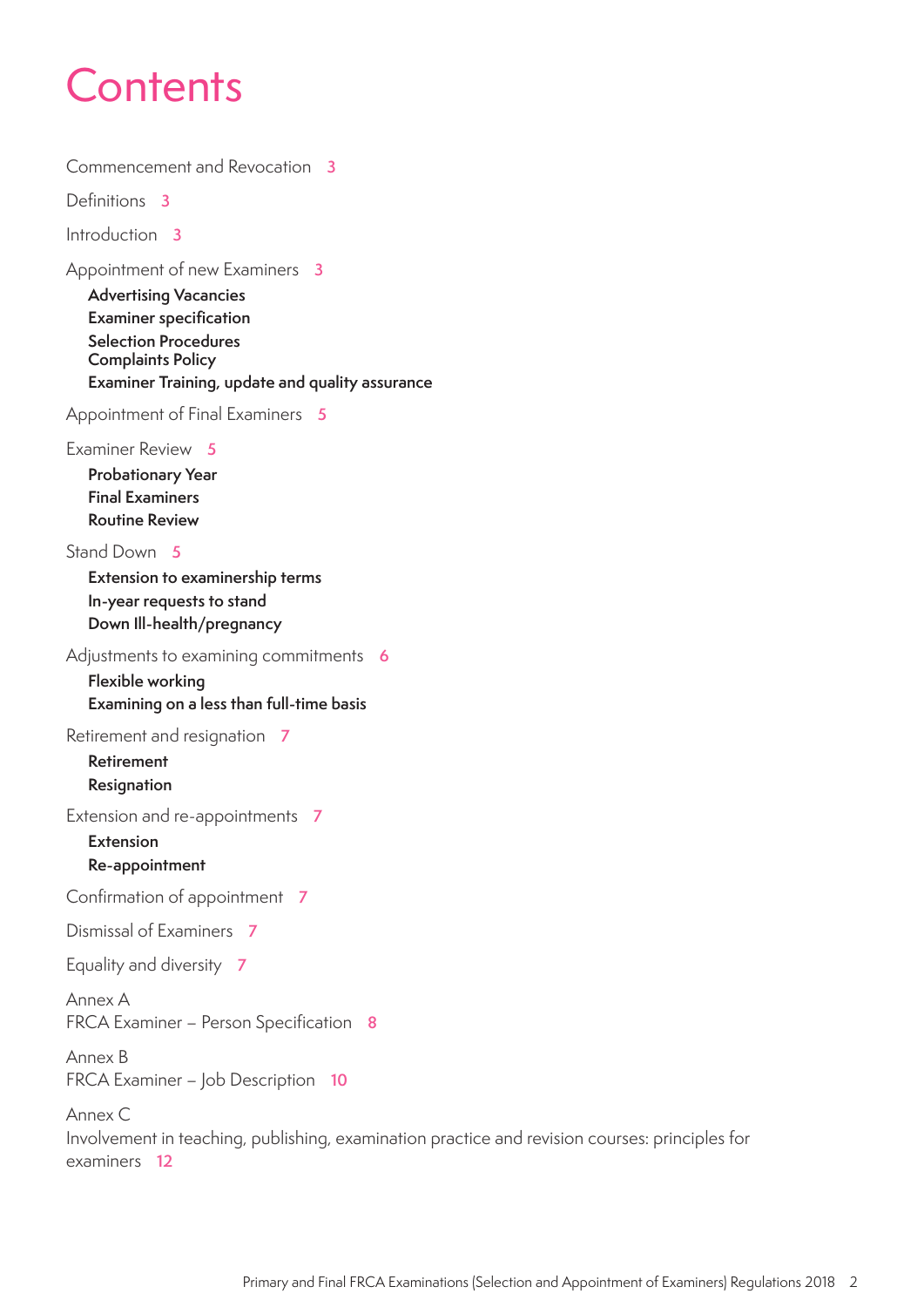## <span id="page-3-0"></span>1. Commencement and Revocation

These Regulations shall be known as the Royal College of Anaesthetists' Primary and Final FRCA Examinations (Selection and Appointment of Examiners) Regulations and shall come into force on 1 April 2017. All previous decisions of Council ETE Board relating to this subject are hereby revoked.

## 2. Definitions

The words and phrases in the left hand column shall have the meanings attached to them in the right hand column:

| Board                | The Board of Examiners of the Primary or Final FRCA examinations.                                                          |
|----------------------|----------------------------------------------------------------------------------------------------------------------------|
| Chair                | Relevant exam or committee Chairperson                                                                                     |
| College              | The Royal College of Anaesthetists.                                                                                        |
| Committee            | The Examinations Committee of the Royal College of Anaesthetists.                                                          |
| Council              | The Council of the Royal College of Anaesthetists.                                                                         |
| Dismissal            | The removal of an examiner following a decision of Council.                                                                |
| <b>ETE Board</b>     | The Education, Training and Examinations Board.                                                                            |
| Examinership term    | The standard duration of appointment for examiners.                                                                        |
| Extension            | An increase in the duration of a standard examinership term.                                                               |
| Flexible working     | An option for examiners to work on a flexible basis.                                                                       |
| Job Description (JD) | The Job Description for the role of FRCA Examiner.                                                                         |
| <b>LTFT</b>          | Less Than Full Time. Examiners may request to examine on a less than full<br>time basis.                                   |
| Person Spec (PS)     | The Person Specification for the role of FRCA Examiner.                                                                    |
| Re-appointment       | a The appointment of an examiner who has retired within the previous two<br>years for a further specified number of years. |
|                      | b The appointment of a former examiner to a second full term.                                                              |
| Resignation          | The departure of an examiner at his/her request before the end of his/her full<br>term of office.                          |
| Retirement           | The departure of an examiner at the end of his/her term of examinership.                                                   |
| Selection group      | A minimum of eight members of the Exams Committee who have all held senior roles within the<br>exams or training process.  |
| Stand down           | A period of one academic year during which an examiner is prospectively<br>excused from all duties.                        |

#### 3. Introduction

- 3.1 Appointments to the Boards of Examiners of Primary and Final FRCA examinations shall be made at least annually by Council on the advice of the Examinations Committee.
- 3.2 The size of each Board shall be determined by Council on the advice of the Committee.

## 4. Appointment of new Examiners

- 4.1 Appointments are normally for an examinership of 10 years. Council reserve to right to change the term of examinership as required
- 4.2 New examiners shall be appointed to the Board of Primary Examiners. Appointments to the Board of Final Examiners shall normally be made from the Board of Primary Examiners.
- 4.3 Advertising Vacancies: Details of the selection process and vacancies for the following academic year shall be published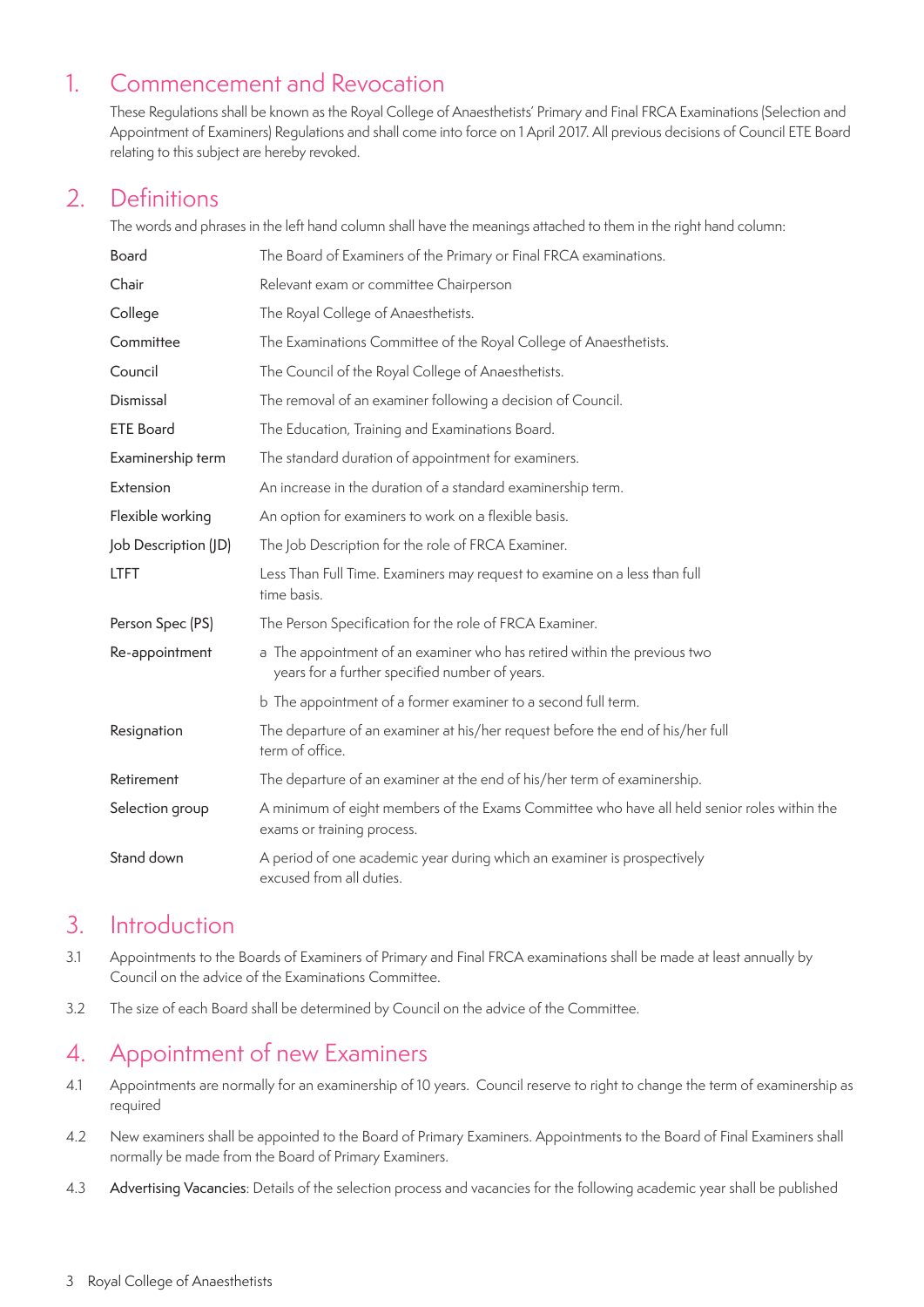in the *Bulletin* and such other publications as the Committee may decide, in sufficient time for a list of nominations to be presented to Council by a date that it shall from time to time decide.

4.4 Examiner specification: Applicants shall be assessed against the FRCA Examiner Person Spec. as set out at Appendix A. In addition throughout their term of examinership, examiners are expected to adhere to the duties and responsibilities set out in the FRCA Examiner Job description which is at Appendix B.

#### 4.5 Selection Procedures:

- 4.5.1 At the closing date for examiner applications, all applicants are allocated a specific 'examiner application number', application forms, less the personal information page and Equal opportunities form, are then circulated to the selection group. Initial scoring of application forms are carried out using the following scoring system:
	- 10 Meets essential criteria and excellent in ALL aspects.
	- 6 Meets essential criteria and good/excellent in SOME aspects.
	- 2 Meets essential criteria.
	- 0 Fails to meet essential criteria.

Applicants' scores are summed and ranked. The cut-off score depends on the expected number of vacancies.

- 4.5.2 Following short-listing, requests for references from the Clinical Director and Regional Advisor of each applicant are posted. These are considered at the Examination Committee meeting in mid-February where the final selections are decided upon.
- 4.5.3 At a subsequent meeting the Committee shall confirm how many new examiners must be appointed to bring the Boards up to strength for the following academic year. They are then to select on *merit* new examiners for recommendation to Council. The following factors will be considered:
	- a. The application form, judged against the PS and the ability to carry out the JD. Applicants must meet all essential criteria as set out in the PS at the time of submission of their application form, with exception of 5 years as a consultant/SAS doctor which must be met by 1 July on year of appointment.
	- b. Reports from Clinical Directors and Regional Advisors.
	- c. In the selection process consideration may be given to an appropriate balance based on the following factors:
		- (i) Geographic distribution
		- (ii) Types of hospital
		- (iii) Special interests directly relevant to the FRCA examinations.
		- (iv) Clinical vs. academic
		- (v) Protected characteristics
- 4.5.4 The recommendations from the Examination Committee are considered by Council at their meeting in mid-March. Notification will follow by official letter. New examiners are appointed, subject to a probationary period, to the Board of Primary FRCA Examiners.
- 4.6 Complaints policy: Examiner applicants have a right to express their dissatisfaction with the way in which any part of the selection process has been done and feel confident that such a complaint is handled in a fair and consistent way. Applicants who consider they have grounds for complaint should use the policy set out at paragraphs 20-31 of the FRCA Examinations (Reviews and Appeals) Regulations.
- 4.7 Examiner Training: No examiner shall take up his/her appointment until he/she has successfully completed a period of training approved by Council. Mandatory training includes: Principles of assessment, taking part in mock exams and exam specific Equality and Diversity training. Before examining independently, the examiner elect must observe each relevant component of the examination and will therefore be invited to visit the Primary OSCE/SOE in advance of the training day or spend a day as an observer at their first exam week.
- 4.8 Examiner update and quality assurance: Established examiners will be given regular training through update sessions and sharing best practice meetings. All examiners are expected to undertake annual E&D training (see 12.1). All examiners will be subject to quality assurance of their performance. All examiners receive a full appraisal at the end of their probationary year. At year five of their examiner term and after their first year in a new examiner board (moving from Primary to Final) (see paragraph 6).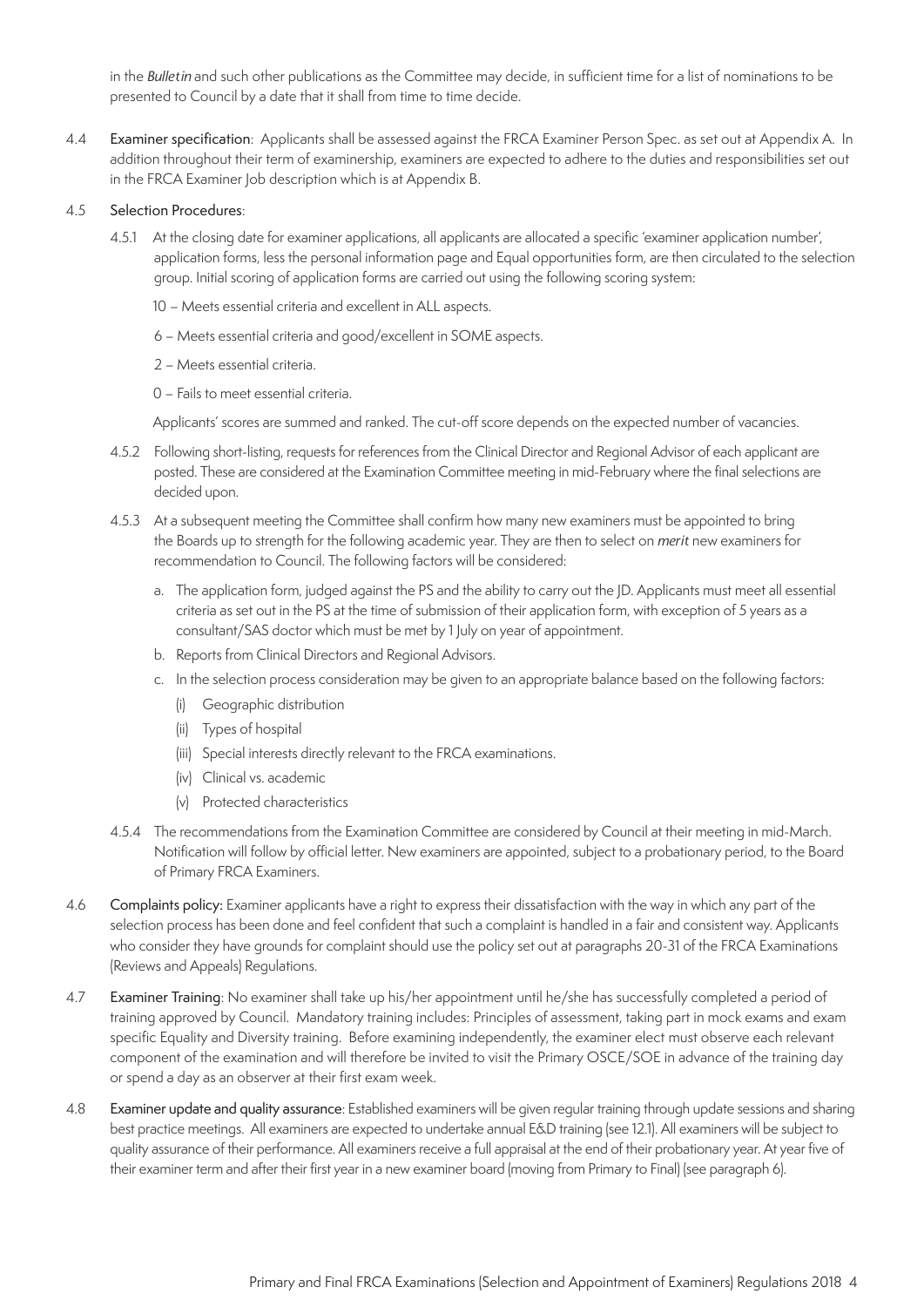## <span id="page-5-0"></span>5. Appointment of Final Examiners

- 5.1 Final FRCA examiners shall normally be appointed from the Board of Primary Examiners.
- 5.2 Before the meeting to appoint new examiners the Chair of the Primary and Final Board of Examiners will announce which examiners intend to retire and which examiners wish to extend their term of examinership (subject to ETE Board approval) at the end of the current academic year. This will give an indication on how many examiners are required in each board to bring them up to strength for the next academic year. The Examinations Committee shall then select, either from volunteers or others, sufficient examiners to bring the Board of Final Examiners up to strength and how many new examiners need to be recruited to the Primary Board.

#### 6. Examiner Review

- 6.1 Probationary Year: New examiners shall initially be appointed for a probationary year (including a minimum of two examinations) the Chair of the relevant board shall assess each examiner's performance and recommend to the Committee that the examiner should:
	- a. be confirmed in appointment;
	- b. continue as a probationer for a specified period; or
	- c. not be confirmed in his/her appointment.
- 6.2 Final Examiners: At the end of their first year of examining in the Final FRCA examination the Chair of Final Examiners shall review the performance of examiners new to the Final FRCA and recommend to the Committee whether or not their appointment should be confirmed.
- 6.3 Routine Review: At the end of every academic year the Committee shall review the performance of all examiners. Examiners whose performance is considered to be unsatisfactory may be:
	- a. reviewed again after a further period determined by the Committee, possibly with a requirement for further training;
	- b. asked to resign; or
	- c. dismissed in accordance with the *Regulations for the Removal of College Officer Holders*.

## 7. Stand Down

- 7.1 Before the meeting to appoint new examiners all existing examiners shall be asked if they wish to or are willing to stand down, a stand down period is normally for one academic year.
- 7.2 The Committee may approve requests to stand down, or ask examiners to stand down on the grounds of:
	- a. managing the number of new examiners to be recruited whilst maintaining the Boards at their approved strength.
	- b. individual professional or personal circumstances.
- 7.3 Extensions to examiners' terms: Any examiner who is allowed/requested to stand down will automatically have their examinership term extended by one year. If an examiner is allowed/requested to stand down for a second or subsequent time, then normally they will be allowed to extend their examinership term again but the decision shall be made on a case by case basis by the Committee.
- 7.4 In-year requests to stand down: If an examiner asks to stand down during an academic year, the Chair of the relevant Board shall at his/her discretion allow the examiner to be absent from the rest of that academic year's examinations. If the examiner at the time or subsequently requests that his/her term of examinership should be extended the decision shall be made on a case by case basis by the Committee.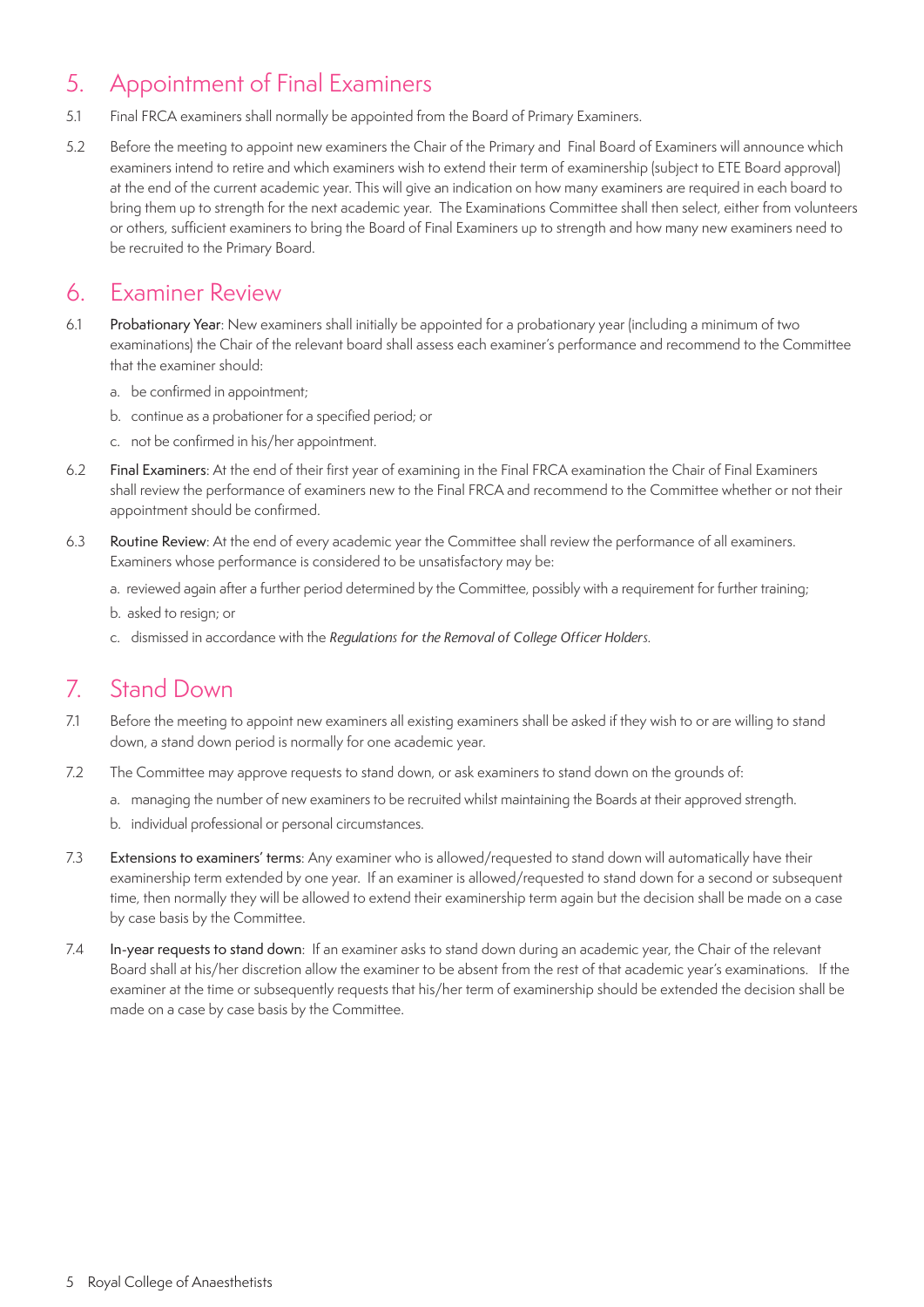<span id="page-6-0"></span>7.5 Ill-health/Pregnancy: If an examiner asks to stand down during an academic year through pregnancy or ill-health, the case shall be treated as described in paragraph 7.1 and 7.2 with the following proviso: if they subsequently request an extension to their examinership term it shall be automatically granted for one year. Further requests to extend their term of examinership, whether under the terms of this paragraph or paragraphs 7.3 and 7.4, shall be considered on a case by case basis by the Committee.

#### 8. Adjustments to examining commitments

- **8.1 Flexible working**: The RCoA are happy to consider applications from FRCA examiners who wish to work on a 'flexible' basis provided they have legitimate reasons to do so (see 8.1b). Applications to move to flexible working must normally be received by the Chair of the relevant examination, no later than October each year, with the intention to approve flexible working at the commencement of the following academic year. Newly appointed examiners cannot carry out flexible working during their first (probationary) year. However, they may make an application at the midway point of their first year to commence flexible working at the beginning of their second year.
	- a. The minimum commitment for an examiner who has been approved flexible working is:

Primary: 3 x 3 day examining commitment per academic year (9 days) Final: 2 x 3 day examining and 2 x SAQ/CRQ standard checking days (8 days)

b. Flexible working applications should meet one or more of the following legitimate reasons; category 1 applicants will be given priority over category 2 applicants:

Category 1:

- **Disability**
- Ill health
- Responsibility for caring for children
- Primary carer for ill/disabled partner, relative or other dependent

Category 2:

- Unique opportunities for own personal/professional development
- Short term extraordinary responsibility

Other well-founded reasons may be considered but will be dependent on the particular circumstances of the individual applicant.

- c. Flexible working is not an automatic right and may be declined by the chair. When considering applications the chair will take into account the operational requirements of the examination as a whole, the number of examiners already working a flexible routine and the individual circumstances of the applicant concerned. Flexible working will not extend the length of examinership. Flexible working appointments will be subject to annual review.
- **8.2 Examining on a less than full-time basis**: The RCoA is currently trialling a 'flexible working' system, see section 8.1. In the majority of cases flexible working will meet the requirements of examiners who are experiencing commitment issues in respect to the legitimate reason categories listed at sub-paragraph 8.1b. However, it is acknowledged that some examiners who meet category 1 circumstances are still not able to meet the commitment of a flexible working examiner. Where this is the case, such examiners should discuss the details of their circumstances with the chair of the relevant examination. If the chair considers the circumstances warrant the consideration of reducing examiner commitment further than flexible working allows, then the matter will be forwarded to the examinations committee for their consideration. Each application will be judged on its own merit but the over-riding consideration will be the staffing requirements of the relevant examinations. Any changes agreed to the commitment required will not extend examinership. The terms of the reduced commitment agreed by the examinations committee will be reviewed annually.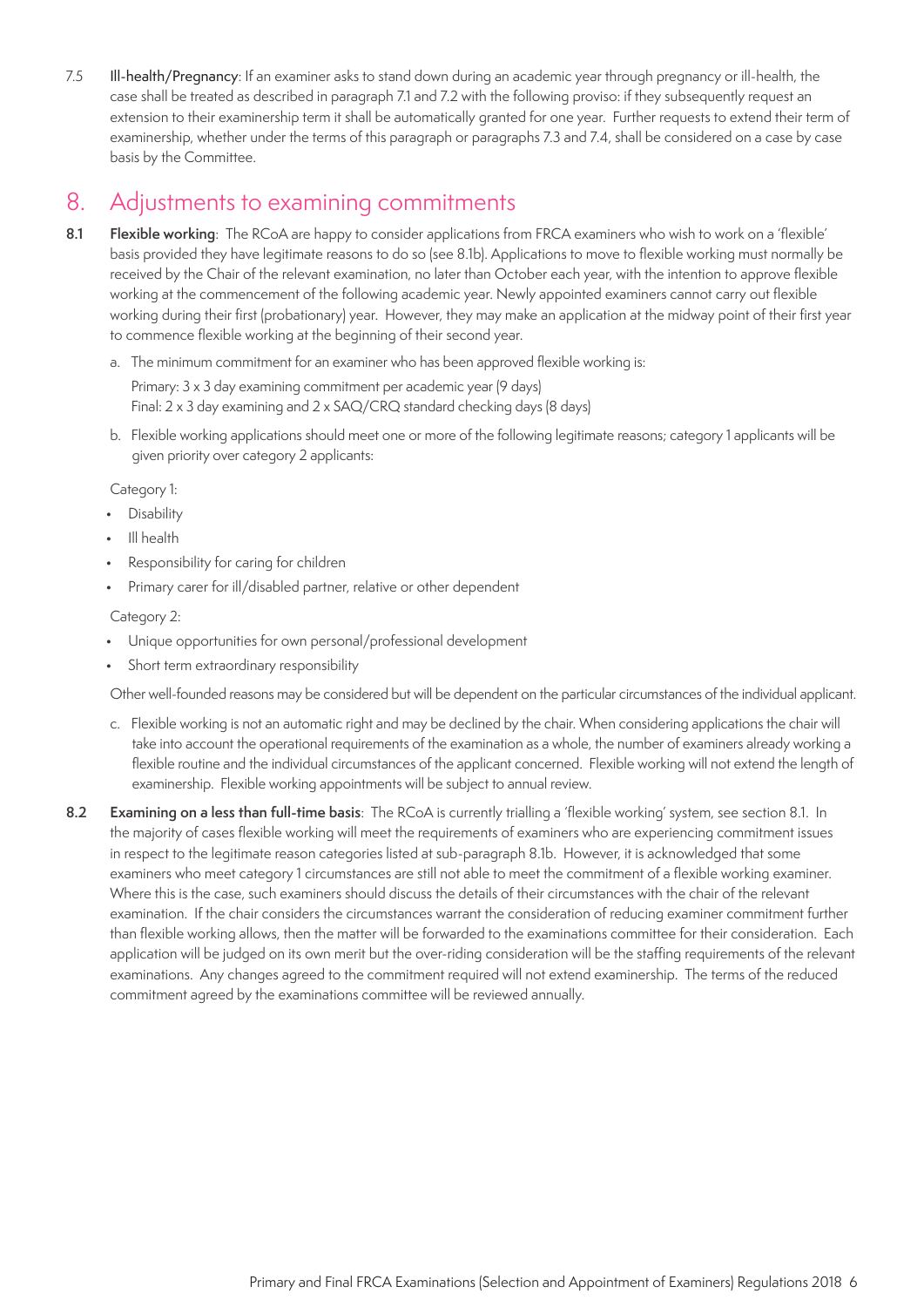## <span id="page-7-0"></span>9. Retirement and resignation

9.1 Retirement: Unless otherwise approved by the ETE Board, examiners must retire at the end of their appointed term or on ceasing to be active in clinical practice and in the education of trainees. Those who retire from clinical practice may continue to examine to the end of the academic year in which case they cease clinical practice.

#### 9.2 Resignation:

- a. If an examiner wishes to resign it should normally take effect from the end of the academic year.
- b. The ETE Board reserves the right, acting on the advice of the Committee, to ask an examiner to resign at any time.
- c. An examiner who resigns may subsequently apply to be re-appointed for the balance of his term of office.

#### 10. Extension and re-appointments

- 10.1 Extensions: On the advice of the Committee, Council may invite examiners who are about to retire from their examiner term to extend their term of examinership annually by one year to do a maximum of 12 years total examinership.
- 10.2 Re-appointments: On the advice of the Committee, the ETE Board may invite examiners who have retired to return as examiners for a specified number of years.

## 11. Confirmation of appointment

Examiners shall not be deemed to be appointed, re-appointed, extended, stood down, resigned or dismissed until motions to that effect have been formally approved by the ETE Board. Examiners elect must attend a Council inauguration ceremony to be formally accepted into the role of FRCA examiner.

#### 12. Dismissal of Examiners

If an examiner's performance or conduct consistently fails to reach an acceptable standard the Committee may recommend to ETE Board that he/she should be asked to resign. If they refuse they should be dismissed. This procedure must be conducted in accordance with the *Regulations for the Dismissal of College Office Holders*.

## 13. Equality and diversity

- 13.1 Aims: The FRCA examinations aims to provide an environment for candidates that is free from discrimination and that no candidate receives less favourable treatment than another on the grounds of their protected characteristics. The College will only assess candidates on the basis of performance and demonstrated competency. To achieve this, the College will provide regular exam specific E&D training for examiners. Monitor examiner behaviour and review methods of assessment, exam policies and practices for fairness and relevance.
- 13.2 The College is committed to enforcing its policy† regarding equal opportunities for all and will not accept behavior from staff, examiners or candidates which constitutes an infringement to this policy or results in unlawful discrimination on any grounds.
- 13.3 Data Collection: Diversity information on trainees, examiners and examination candidates is collected at registration with the College, requests to confirm/update information will also be requested at application for examinership. By supplying this information, examiners, give their consent to its use for the following purposes:
	- a. to allow quality control of examinations
	- b. to assist in the provision of equal opportunities to all

A summary of the data collected is used in conjunction with examination data in annual reports and examinations statistics.

<sup>†</sup> Royal College of Anaesthetist; Equal Opportunities Policy, 2014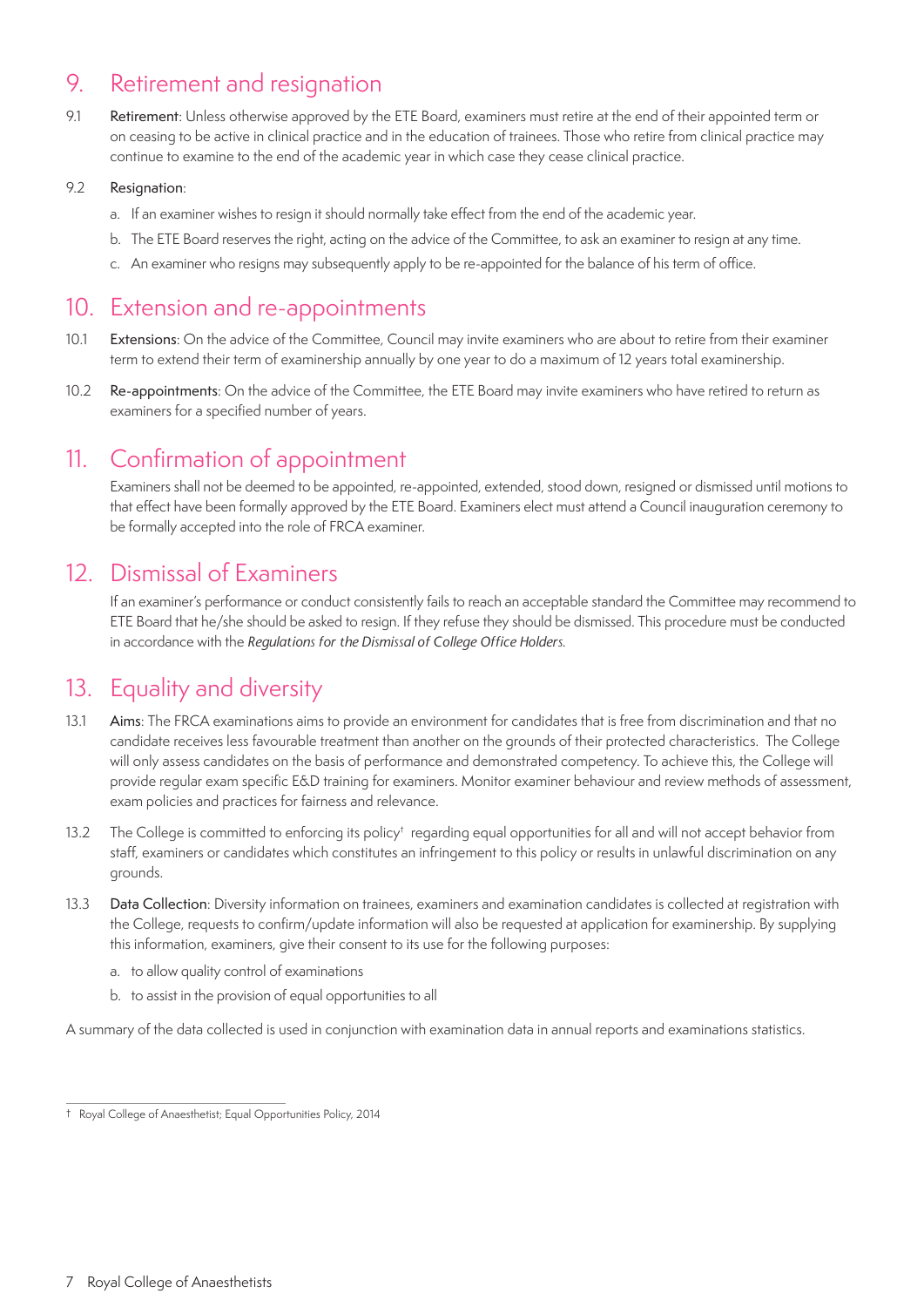## <span id="page-8-0"></span>Annex A FRCA Examiner – Person Specification

| PROFESSIONAL REQUIREMENTS                                                                                                                                                                                                          | Application and<br>Selection | Examinership |  |
|------------------------------------------------------------------------------------------------------------------------------------------------------------------------------------------------------------------------------------|------------------------------|--------------|--|
| Essential                                                                                                                                                                                                                          |                              |              |  |
| Fellow by examination, Fellow ad eundem or Fellow by<br>election                                                                                                                                                                   | ✓                            | ✓            |  |
| Substantive Consultant/SAS grade Anaesthetist in the<br><b>NHS</b>                                                                                                                                                                 | ✓                            | ✓            |  |
| In good standing with the College                                                                                                                                                                                                  | $\checkmark$                 | ✓            |  |
| Holds full registration, without limitation, with the GMC                                                                                                                                                                          | $\checkmark$                 | ✓            |  |
| In active clinical practice in the NHS                                                                                                                                                                                             | ✓                            | $\checkmark$ |  |
| Able to commit at least 12 days per academic year or<br>part time equivalent and have the support of Trust to<br>achieve this. May apply for less than full-time or flexible<br>working on completion of first (probationary) year | ✓                            | ✓            |  |
| Has the expectation of completing no less than 6 years<br>and no more than 12 years as an examiner.                                                                                                                                | ✓                            |              |  |
| Desirable                                                                                                                                                                                                                          |                              |              |  |
| Able to demonstrate a special interest relevant to the<br>balance of expertise required                                                                                                                                            | ✓                            |              |  |
| PROFESSIONAL/TECHNICAL AND<br><b>OCCUPATIONAL TRAINING</b>                                                                                                                                                                         | Application and<br>Selection | Examinership |  |
| Essential                                                                                                                                                                                                                          |                              |              |  |
| Demonstrates commitment to ongoing assessment,<br>training and development as an examiner/trainer                                                                                                                                  | ✓                            | ✓            |  |
| Attendance at Equality and Diversity Training*                                                                                                                                                                                     | ✓                            | ✓            |  |
| Participates in revalidation, including annual appraisal<br>in current post, and adherence to CPD requirements                                                                                                                     | ✓                            | ✓            |  |
| Will have visited a Primary or Final FRCA Examination<br>within the last five years at the time of being short-<br>listed (February following recruitment round).                                                                  | ✓                            |              |  |
| Desirable                                                                                                                                                                                                                          |                              |              |  |
| Able to demonstrate the involvement in written<br>and electronic publications that are of particular<br>relevance to training/education and basic sciences of<br>anaesthesia                                                       | ✓                            |              |  |
| <b>EXPERIENCE</b>                                                                                                                                                                                                                  | Application and<br>Selection | Examinership |  |
| Essential                                                                                                                                                                                                                          |                              |              |  |
| At least three years-experience as a substantive<br>Consultant/SAS grade in the NHS                                                                                                                                                | ✓                            |              |  |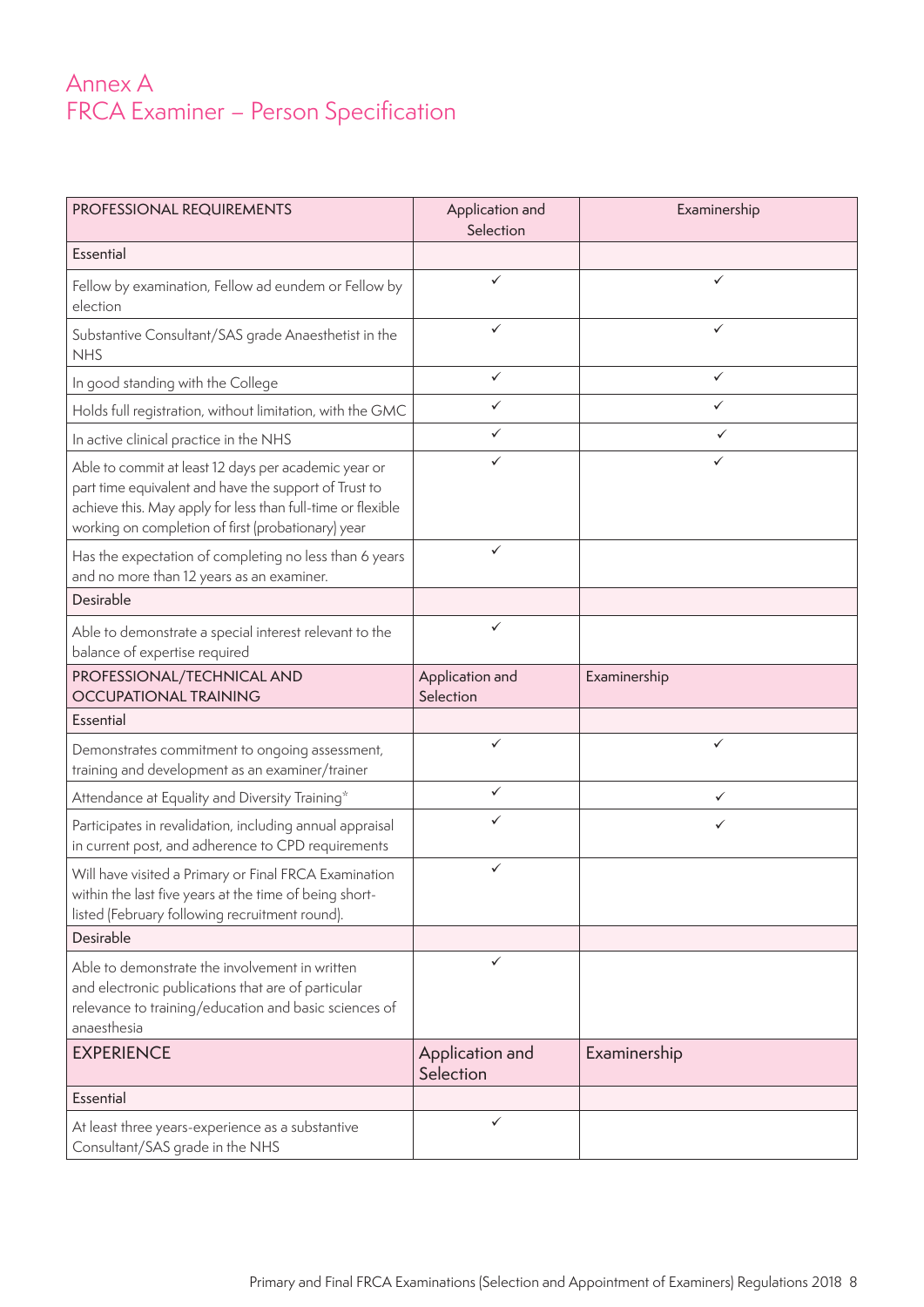| Active involvement and commitment to the education<br>and training of anaesthetic trainees                                                            |                              | ✓            |
|-------------------------------------------------------------------------------------------------------------------------------------------------------|------------------------------|--------------|
| Desirable                                                                                                                                             |                              |              |
| Has held or holds an official anaesthetic trainer post<br>such as CT, RA or involvement in the organisation and<br>delivery of a regional exam course | ✓                            |              |
| <b>SKILLS AND KNOWLEDGE</b>                                                                                                                           | Application and<br>Selection | Examinership |
| Essential                                                                                                                                             |                              |              |
| Excellent written and verbal communications skills                                                                                                    | ✓                            | $\checkmark$ |
| Proven team player who sets and achieves high<br>standards                                                                                            | ✓                            | ✓            |
| <b>SKILLS AND KNOWLEDGE</b>                                                                                                                           | Application and<br>Selection | Examinership |
| Essential                                                                                                                                             |                              |              |
| Demonstrates high professional standards as a trainer<br>and/or examiner                                                                              | ✓                            | ✓            |
| Fully up to date with the requirements and practices of<br>Anaesthesia                                                                                | $\checkmark$                 | $\checkmark$ |
| Demonstrates courtesy, fairness and non-<br>discrimination towards all trainees/candidates                                                            | ✓                            | ✓            |
| Demonstrates an understanding of the level of<br>knowledge, skills and attitudes required of a candidate<br>to pass FRCA Examination components       | ✓                            | ✓            |
| PERSONAL ATTRIBUTES                                                                                                                                   | Application and<br>Selection | Examinership |
| Essential                                                                                                                                             |                              |              |
| Highly self-motivated                                                                                                                                 | ✓                            | ✓            |
| Meticulous attention to detail                                                                                                                        | ✓                            | ✓            |
| Ability to form excellent working relationships at all<br>levels                                                                                      | ✓                            | ✓            |
| Able to handle challenging people and situations with<br>discretion, tact and diplomacy                                                               | ✓                            | ✓            |
| Friendly and consultative attitude                                                                                                                    | $\checkmark$                 | $\checkmark$ |
| Willingness to contribute to wider aims of training and<br>assessment                                                                                 | ✓                            | ✓            |

\*On application E&D training must have been carried out within the last 3 years. On acceptance of examinership, examiners are expected to undertake E&D training specific to examinations on an annual basis (this is arranged by the College).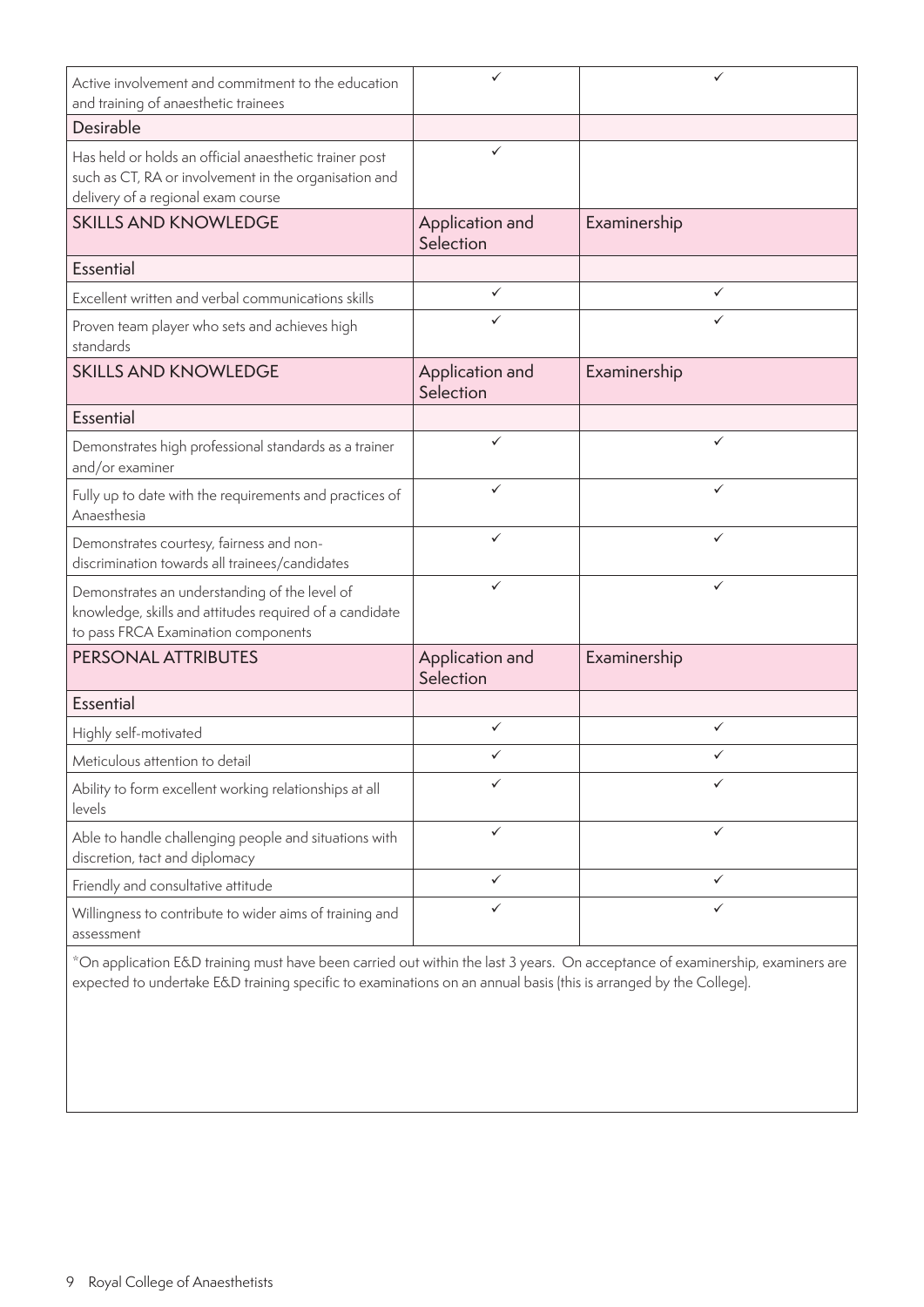## <span id="page-10-0"></span>Annex B FRCA Examiner – Job Description

| Job Title:      | <b>FRCA Examiner</b>                                                                                              |
|-----------------|-------------------------------------------------------------------------------------------------------------------|
| Responsible to: | The Chair of the relevant Board of Examiners                                                                      |
| Accountable to: | The Chair of the Committee/The ETE Board/Council                                                                  |
| Liaison with:   | The Examinations department                                                                                       |
| Reference:      | The Primary and Final FRCA Examinations (Selections and Appointment<br>of Examiner) Regulations (the regulations) |

#### **BACKGROUND**

There are two parts, Primary and Final. The Primary OSCE/SOE examinations are conducted in November, January and May, the Final SOE examinations in December and June. In addition the Primary MCQ is held in September, November and March and the Final Written in September and March. Examiners are expected to commit to a minimum of 12 days per academic year and they must have the approval of their Trust at the time of application. Applications from applicants who wish to examine on a flexible or a less than full time (LTFT) basis will be considered, providing they are able to fulfil all other examiner commitments and requirements as set out in the PS and JD for this position. Further details are available in *the regulations*.

#### THE ROLE

An FRCA Examiner is one of a team of examiners responsible for assessing the performance of candidates taking part in FRCA examinations. Examiners are recruited to the Final and Primary exam as required; initial appointment is subject to a probationary year. Examiners will be expected to actively contribute to the continuous development of examination content, procedure and processes and will give the highest priority to the examination above all other commitments.

#### GENERAL DUTIES AND RESPONSIBILITIES

- Full commitment to the College and the examination processes
- Assessment and guidance of candidates
- Attendance and contribution to Core Groups and Working Parties
- Participation in induction and ongoing training programmes
- To uphold all examination regulations, policies and principles
- To observe and maintain the confidentiality and integrity of all FRCA examinations

#### SPECIFIC DUTIES AND RESPONSIBILITIES

#### 1. Full commitment to the College and its Examination processes

- To remain in good standing with the College and hold full registration with the GMC
- To have the expectancy of completing at least 10 years as an examiner
- Attendance at two exam diets per academic year or part-time equivalent
- Attendance and/or contribution to joint writing days where required
- Active contribution to the development and submission of questions
- To actively participate in ensuring the examinations are of the highest standards
- To contribute to questions and content for the e-LA project as required
- To take part in the appraisal process as required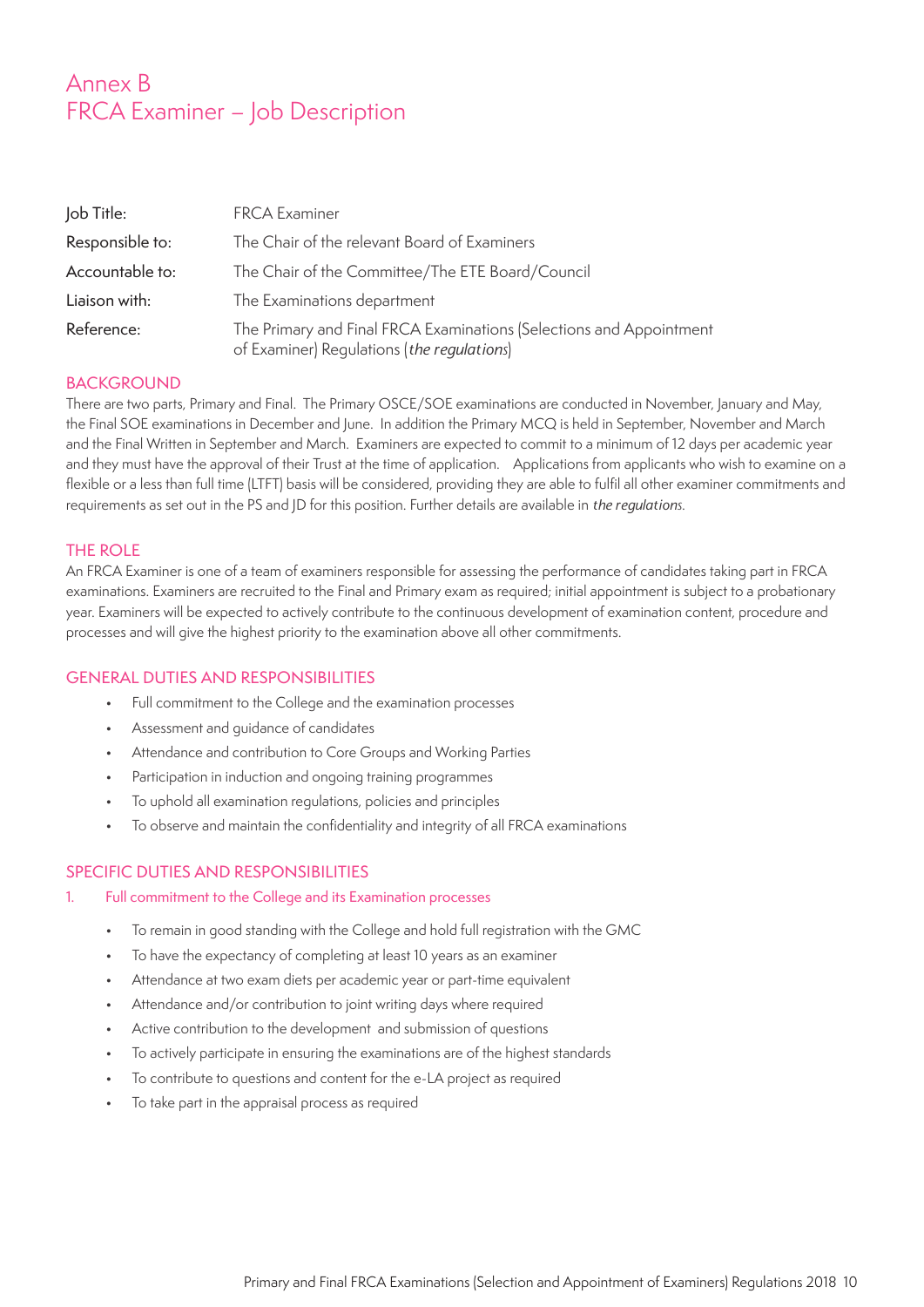#### 2. Assessment and guidance of candidates

- To examine all candidates in accordance with the FRCA regulations, marking schemes and examiner guidance
- To complete all marking processes in accordance with guidelines and templates
- To give full and fair consideration where appropriate, to equality and diversity whilst ensuring the integrity and validity of the examination is upheld
- Attendance at call-over, examiner meetings and briefings
- Timely attendance at examinations stations as allocated
- To provide clear and concise feedback to candidates regarding poor performance
- To actively assist in the Guidance of candidates

#### 3. Attendance and contribution to Core Groups and Working Parties

- To keep the Chair informed of relevant expertise and specific interests
- To attend meetings of Core Group/Working Party allocated, where possible
- To attend paper and standard checking days if a Final examiner
- Actively contribute to the duties of the Core Group/Working Party
- Regular submission of ideas and comments
- Participation in the standard setting and question setting processes
- To strive to take on a leadership role and provide assistance to others
- 4. Participation in induction and ongoing training programmes
	- To attend the mandatory training programme as an examiner elect
	- To undertake annual examiner Equality and Diversity training programmes
	- To attend Sim-man training where possible
	- To attend further training as required
	- To seek involvement in the training of others
- 5. To uphold all examination regulations, policies and principles
	- To be fully conversant with all FRCA examinations regulations
	- To keep up to date with examination changes
	- To actively apply and promote the policies and principles of the College
	- To feedback examiner appraisal documents to departmental appraisers

#### 6. To observe and maintain the confidentiality and integrity of all FRCA examinations

- To adhere to the terms and conditions of secure question banks and examiner websites
- To observe the confidentiality and copyright of examination content at all times
- To draw any matter causing concern to the attention of the relevant Chair

| Signed            | Date |  |
|-------------------|------|--|
| <b>Print Name</b> |      |  |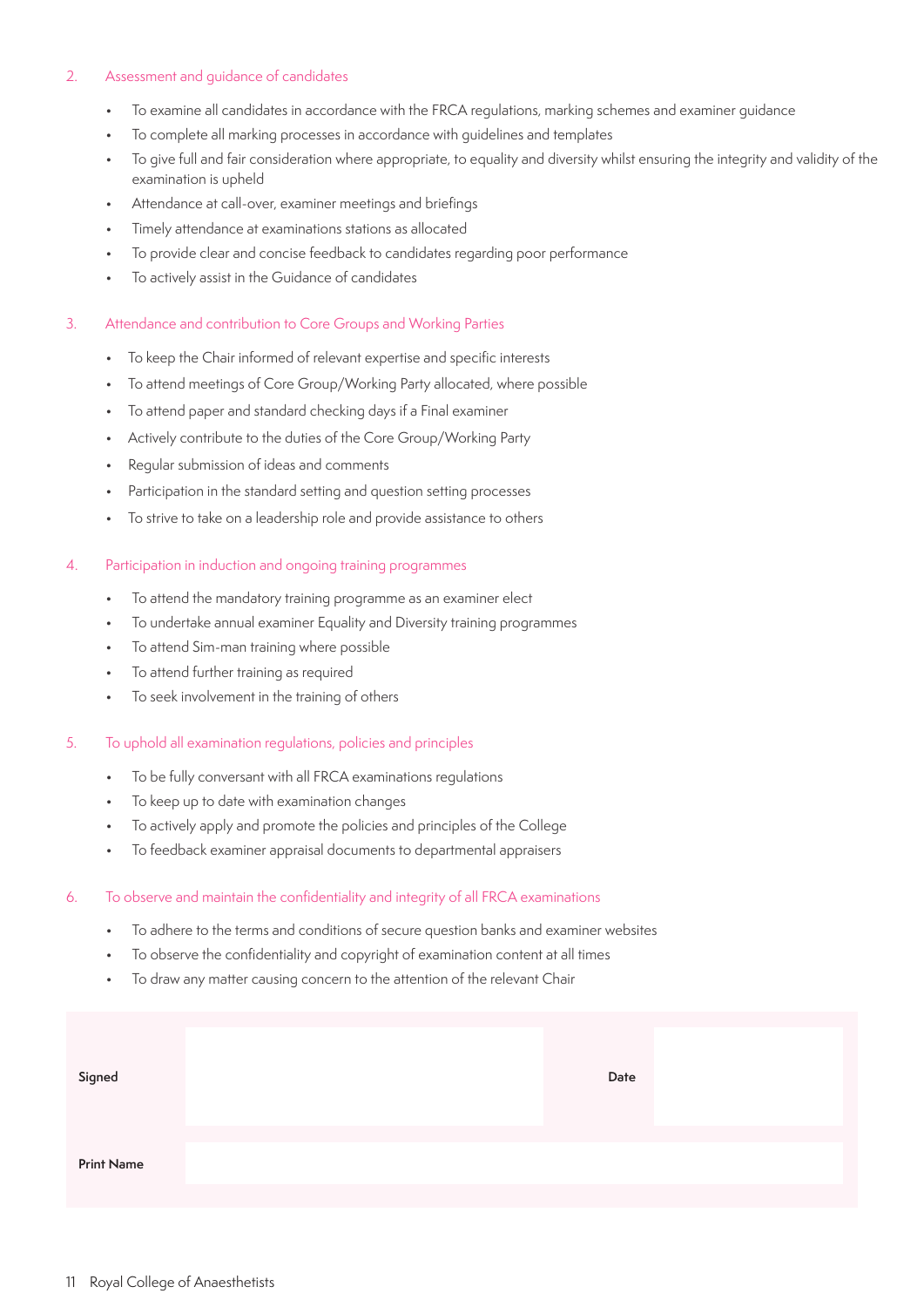## <span id="page-12-0"></span>Annex C Involvement in teaching, publishing, examination practice and revision courses: principles for examiners

Examiners for the FRCA are expected to adhere to the following principles when involved with local teaching examinations practice and courses, or in the writing of revision textbooks.<sup>†</sup> The declaration that an examiner takes on appointment clearly states *that they agree to give the highest priority to the examination above other commitments.* The core principles are:

- 1 Examiner should support their local trainees and others on courses, whenever possible by helping in local teaching and delivering courses for the examinations.
- 2 An examiner may help and advise other local 'examiners' in such activities as standard setting, appropriate behaviour, time keeping.
- 3 For local teaching or text book writing, examiners should only use questions in the public domain (for example those published by the College) or provided by the course organisers. It is inappropriate either to suggest topics or give more concrete examples of questions. This compromises both the FRCA examination and the integrity of the examiner concerned.
- 4 Examiners are expected to support the FRCA examination by developing questions for use in this examination. Such questions are to be kept strictly confidential and must under no circumstances be used in other situations/courses/books as such use would inevitably compromise the fairness and impartiality of the FRCA examination.
- 5 Examiners must be aware that there is a clear conflict of interest in being an examiner at the same time as managing or playing an equally significant role in a local examination preparation course or the writing of revision textbooks.
- 6 The examinations committee, as part of the annual re-appointment of examiners, will review any activity associated with local courses and take it into consideration when deciding on individual re-appointment.

<sup>†</sup> Textbooks in this context includes electronic forms of publishing.